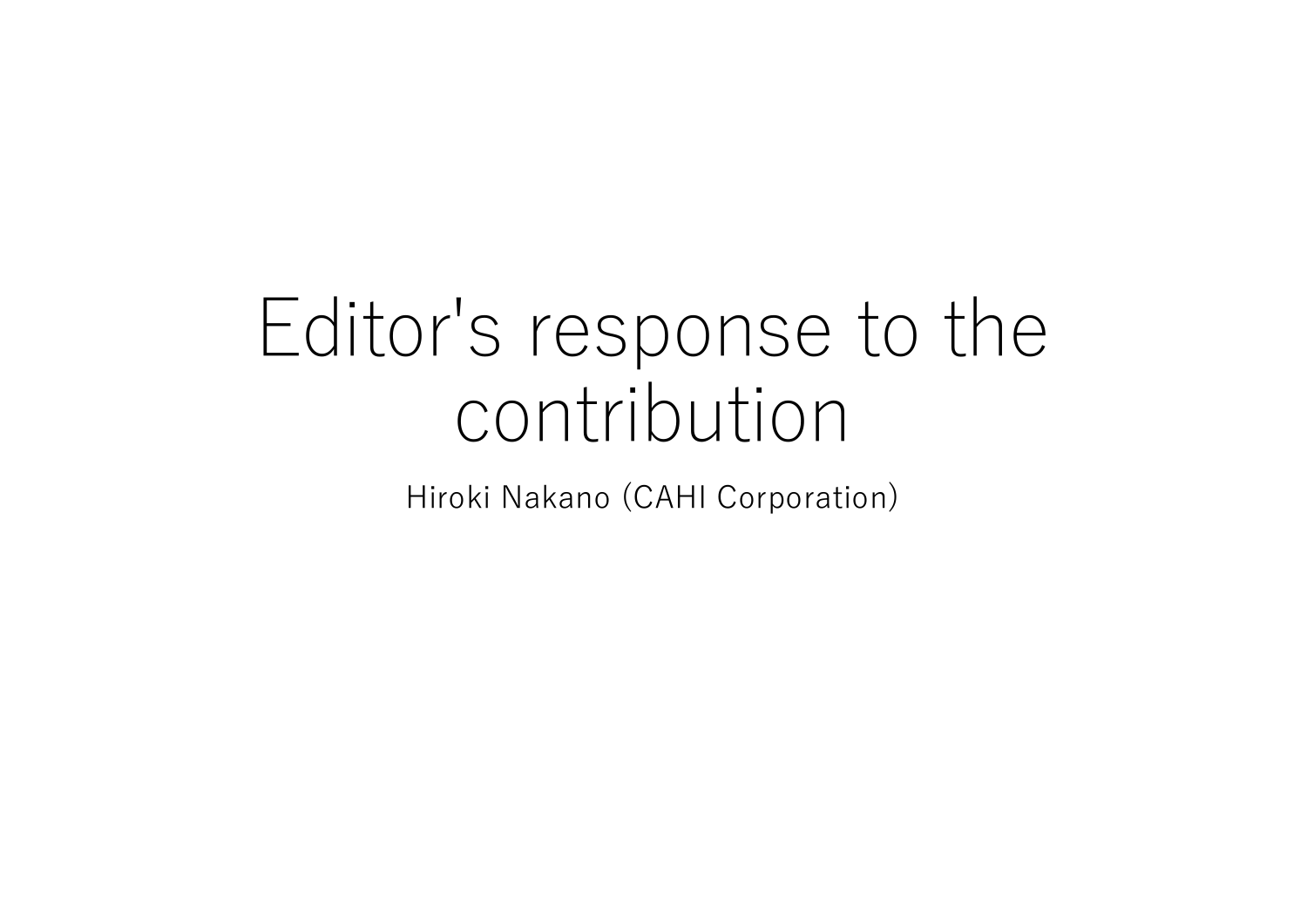#### Comments classified

dq-Xiao-comments-on-d0-0-1121-v02.pdf

- Editorial: 1, 2, 4-1, 4-2, 5-2, 6
- Technical: 3, 4-3, 5-1, 7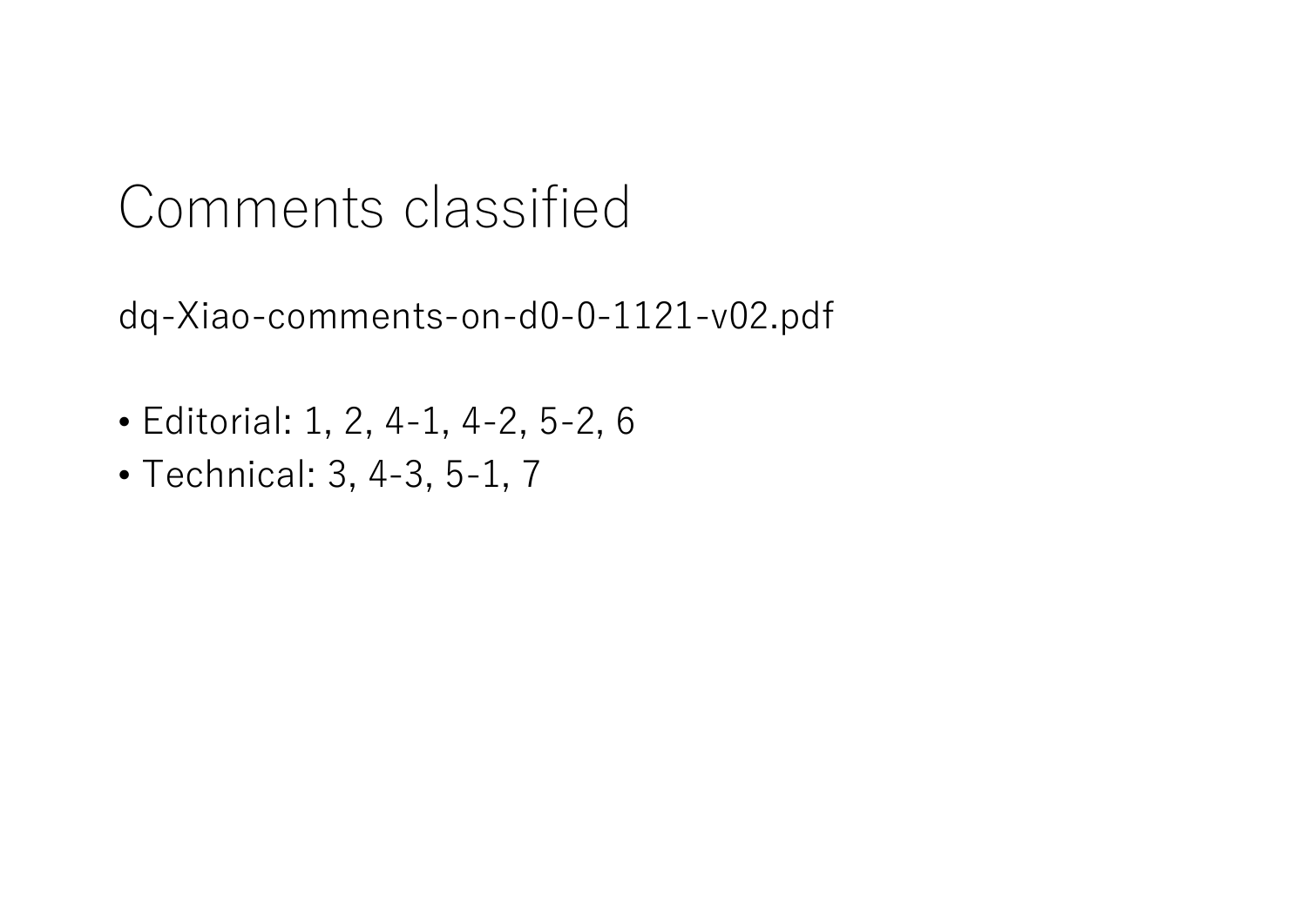- Sub-clause X.2
- Comment
	- There are multiple words or phrases to express a burst, which are confusing.
		- data block, block data, frame cluster, fragmented block data
- Suggested remedy
	- ʻdata block' can be replaced by ʻframe cluster'
- Response
	- ACCEPT IN PRINCIPLE
		- Change to ʻ**block data**' in principle. ʻ**frame cluster**' is equal to ʻfragmented block data on network'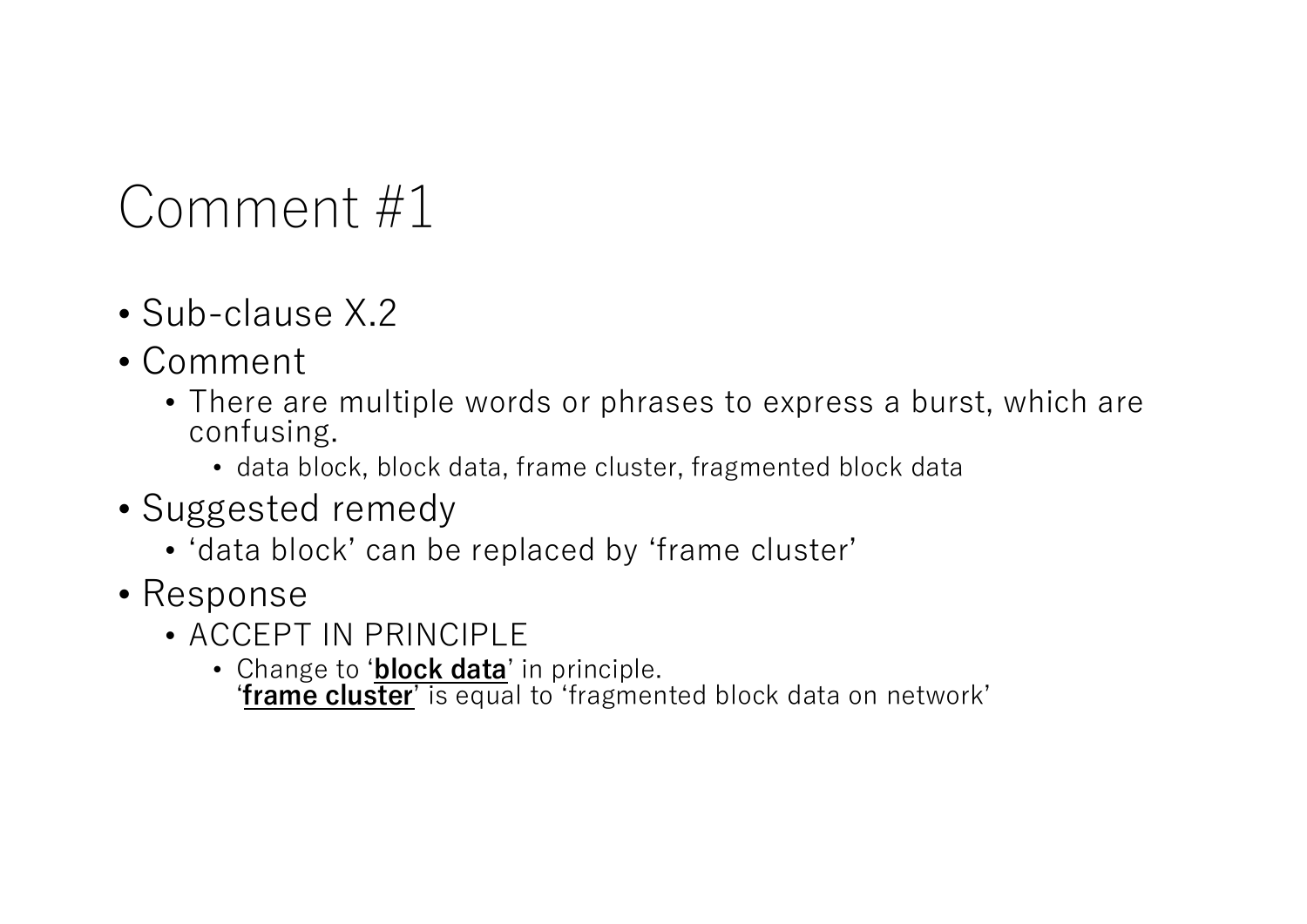- Figure X-4
- Comment
	- In the upper graph, data size should be reduced linearly rather the vertically.
	- In the lower graph, like the above curve, similar problem also exists.
- Suggested remedy
	- Change the step-wise line to linear, or change ʻData Size' on the Y axis to ʻFrame Number'
- Response
	- ACCEPT IN PRINCIPI F
		- Change ʻData Size' on the Y axis to ʻNumber of Frames'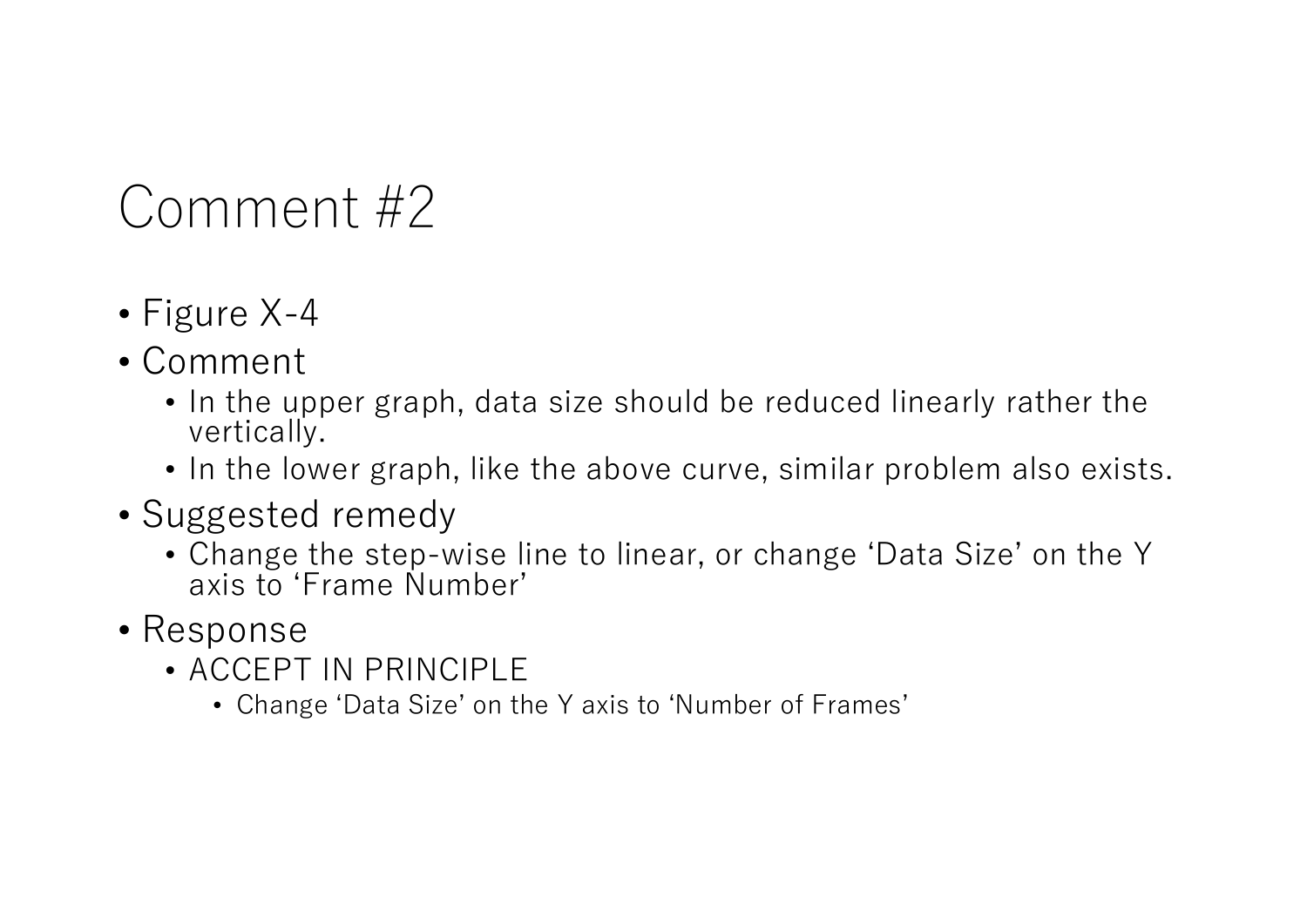- Figure X-5
- Comment
	- DeliveryTime defines the time from the first bit sent from a talker to the last bit received at a listener.
- Suggested remedy
	- Move the end of ʻdeliveryTime' from the left side of the last frame to its right side. Change ʻn-1' to 'n' in the equations.
- Response
	- REJECT
		- Another contribution clarifies that the last frame is not included in the period of ʻdeliveryTime.' If the group wants to include it, a further study is required.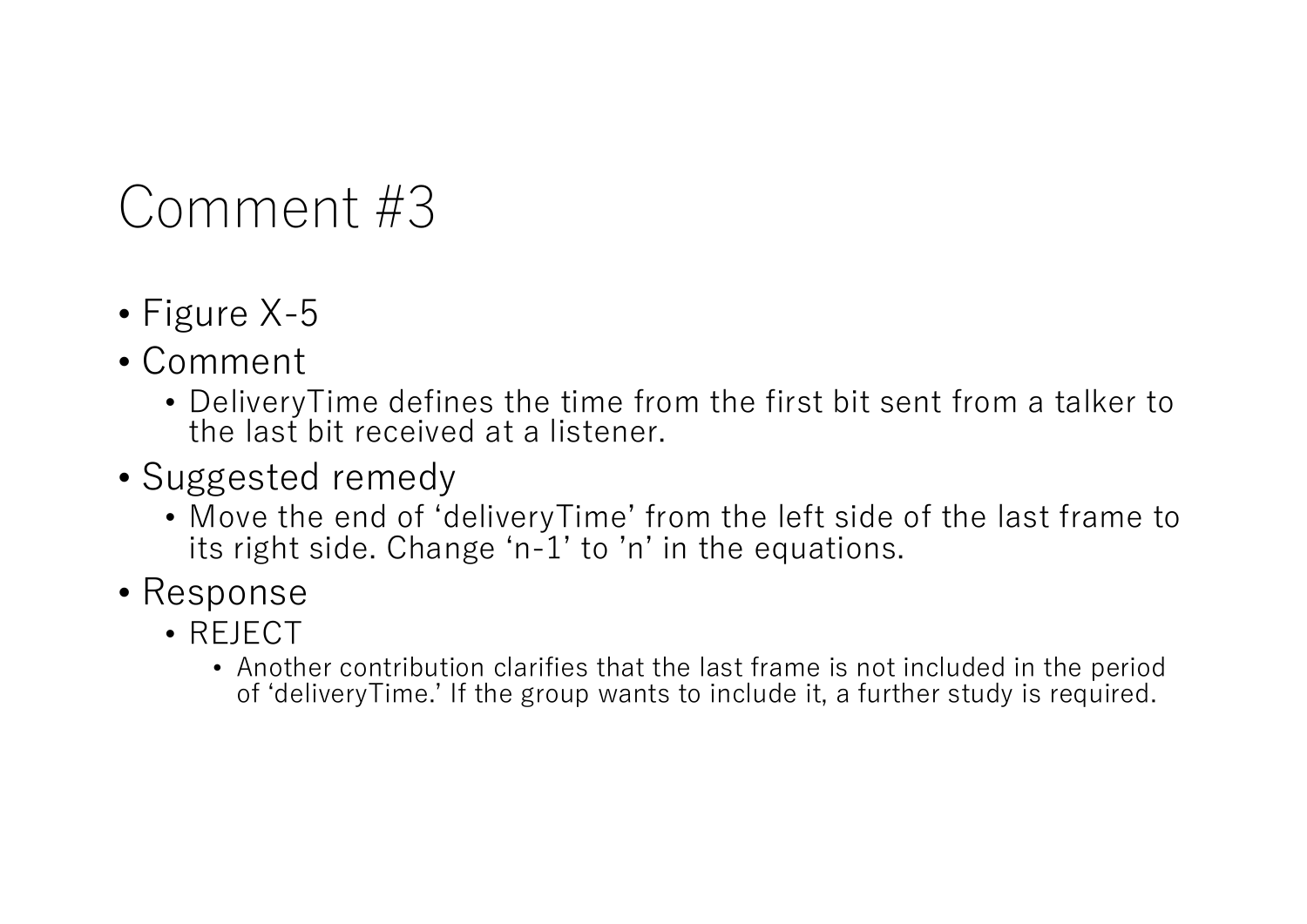## Comment #4-1

- Sub-clause X.3.1
- Comment
	- The parameter ʻportTcMaxLatency' is not used in the whole article, so it can be deleted.
- Suggested remedy
	- Delete ʻportTcMaxLatency' from the paragraph.
- Response
	- REJECT
		- Another contribution uses ʻportTcMaxLatency' in some figure.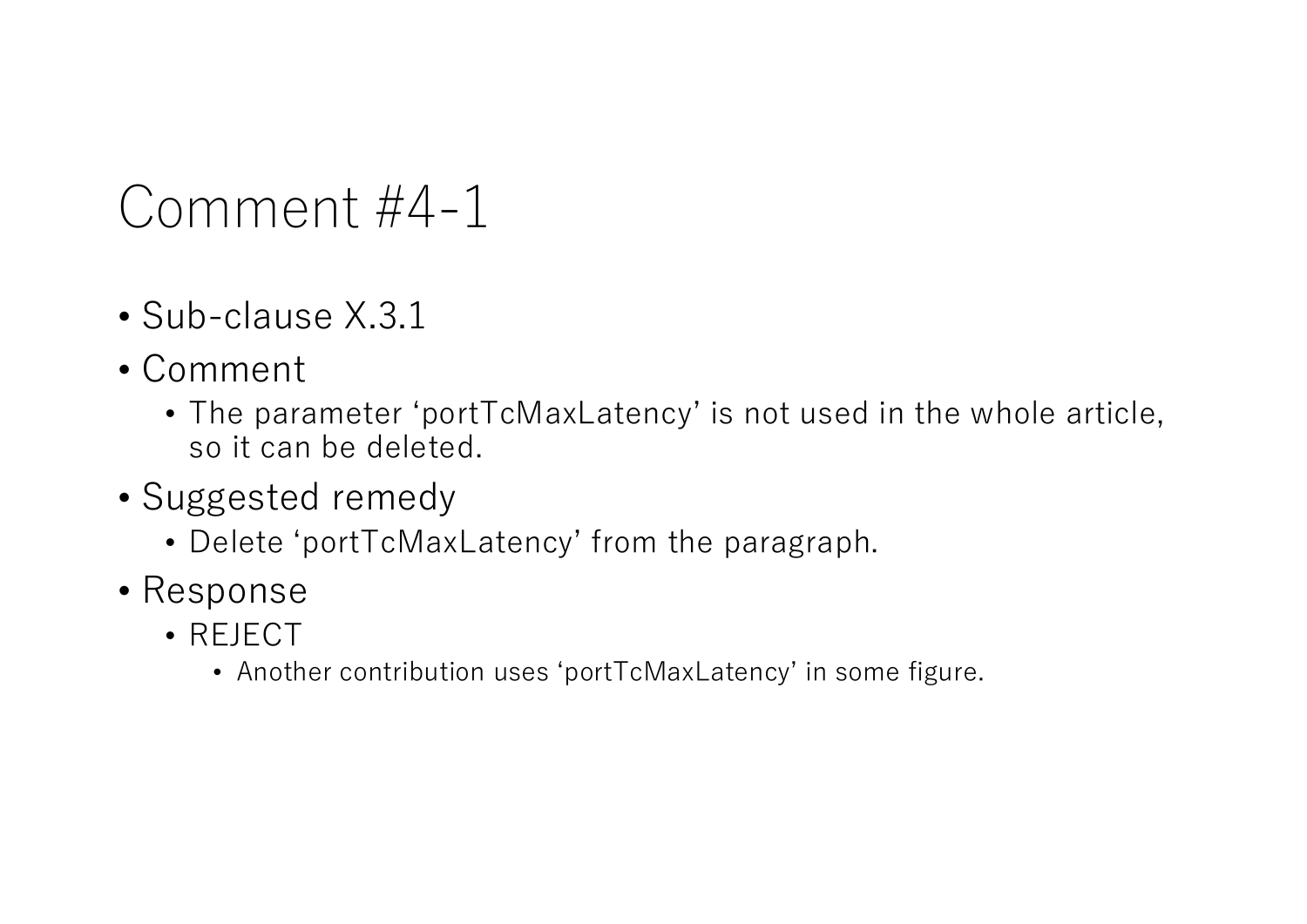### Comment #4-2

- Sub-clause X.3.1
- Comment
	- Consistent issues: the parameter ʻAccumulatedLatency' should be accumulatedLatency, the same as in  $(X-5)$ . Other parameters, such as Data Size (dataSize), Bounded Latency (boundedLatency) should also follow a consistent style.
- Suggested remedy
	- Fix styles
- Response
	- ACCEPT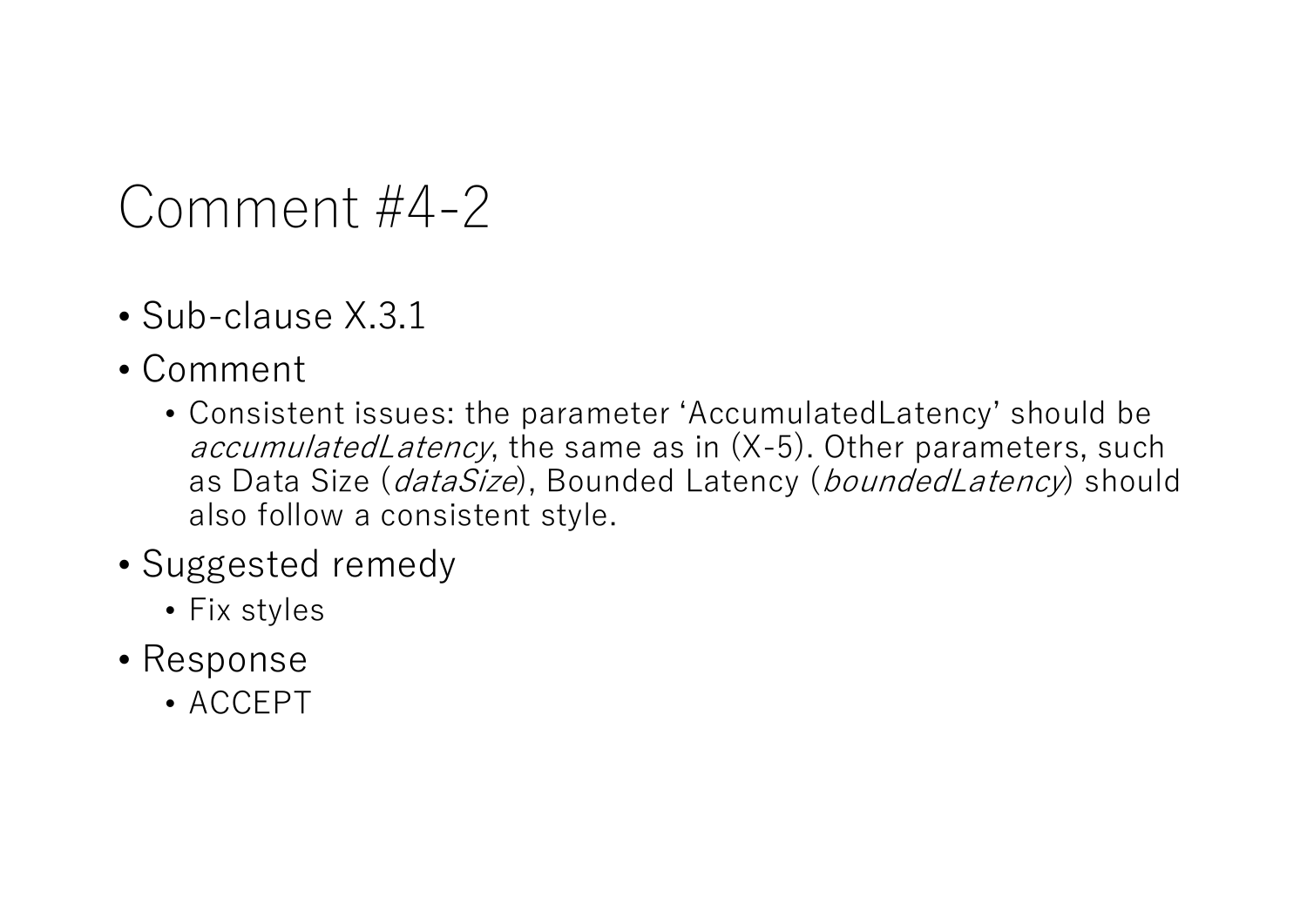#### Comment #4-3

- Sub-clause X.3.1
- Comment
	- More explanation
- Suggested remedy
	- Add the following text.

As the calculation of *accumulatedLatency* (in Equation (V-6) in Annex V of IEEE Std 802.1Qcr, 2020) is highly<br>related to other streams in the system when the system load changes (especially new higher-class streams are<br>ad

- Response
	- REJECT
		- The text seems to confuse some terms. Review the whole text and fix them.
			- Latency(i,k)  $\cdots$  travel time which it takes for the k-th frame of the block data Data(i) to travel from Talker to Listener
			- Latency(i) … travel time which it takes for the last frame of the block data Data(i) to travel from Talker to Listener
			- AccumulatedLatency  $\cdots$  maximum travel time estimated by the network (SRP etc.)
			- MaxLatency  $\cdots$  attribute of the stream reservation, which Latency(i) never exceeds.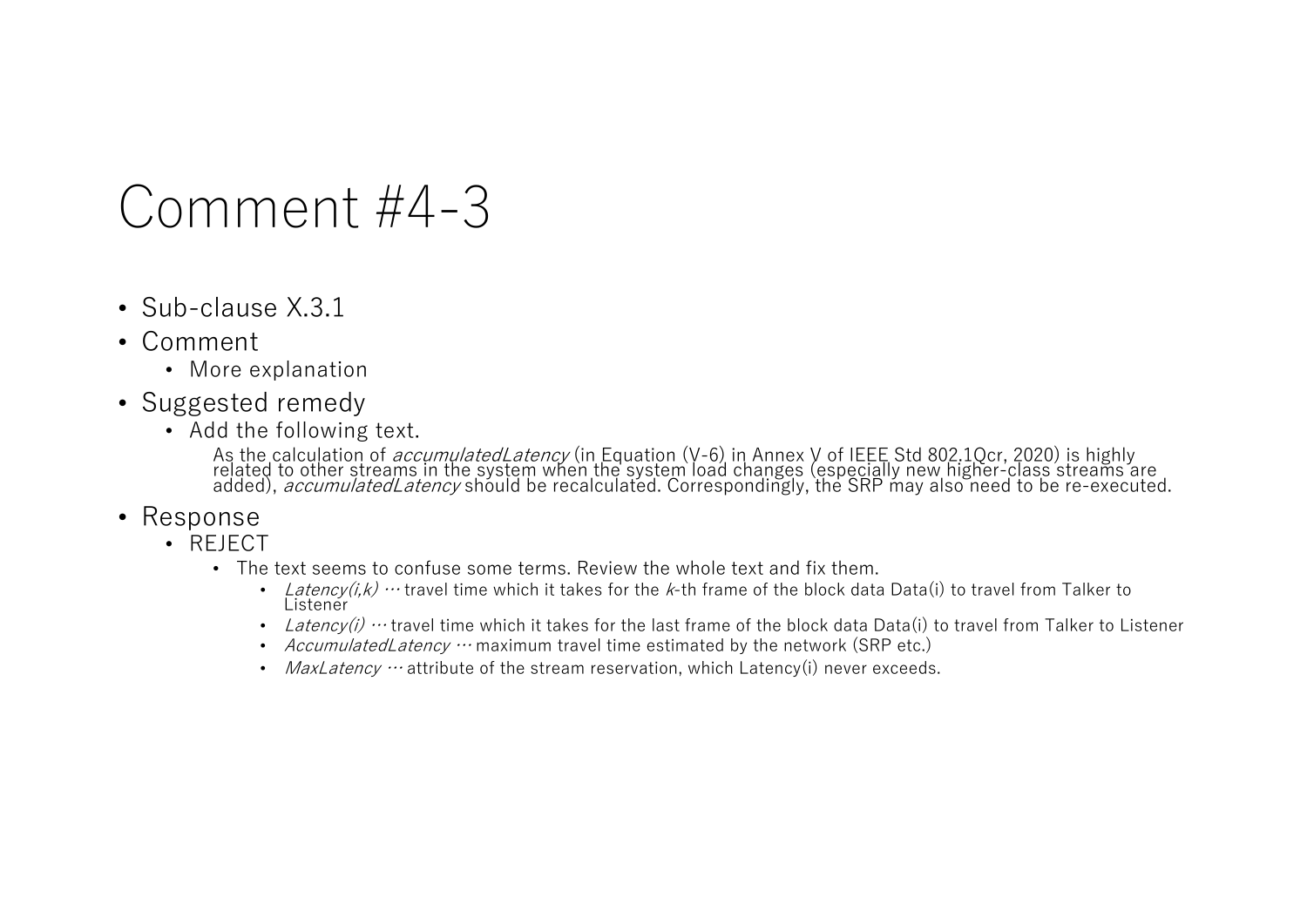## Comment #5-1

- Figure X-6
- Comment
	- Should ʻboundedLatency' in the figure include the last frame?
- Suggested remedy
	- Move the end of ʻboundedLatency' from the left side of the last frame to its right side.
- Response
	- REJECT
		- Another contribution clarifies that the last frame is not included in the period of ʻboundedLatency.' This is the same manner of calculation of latencies in 802.1Q.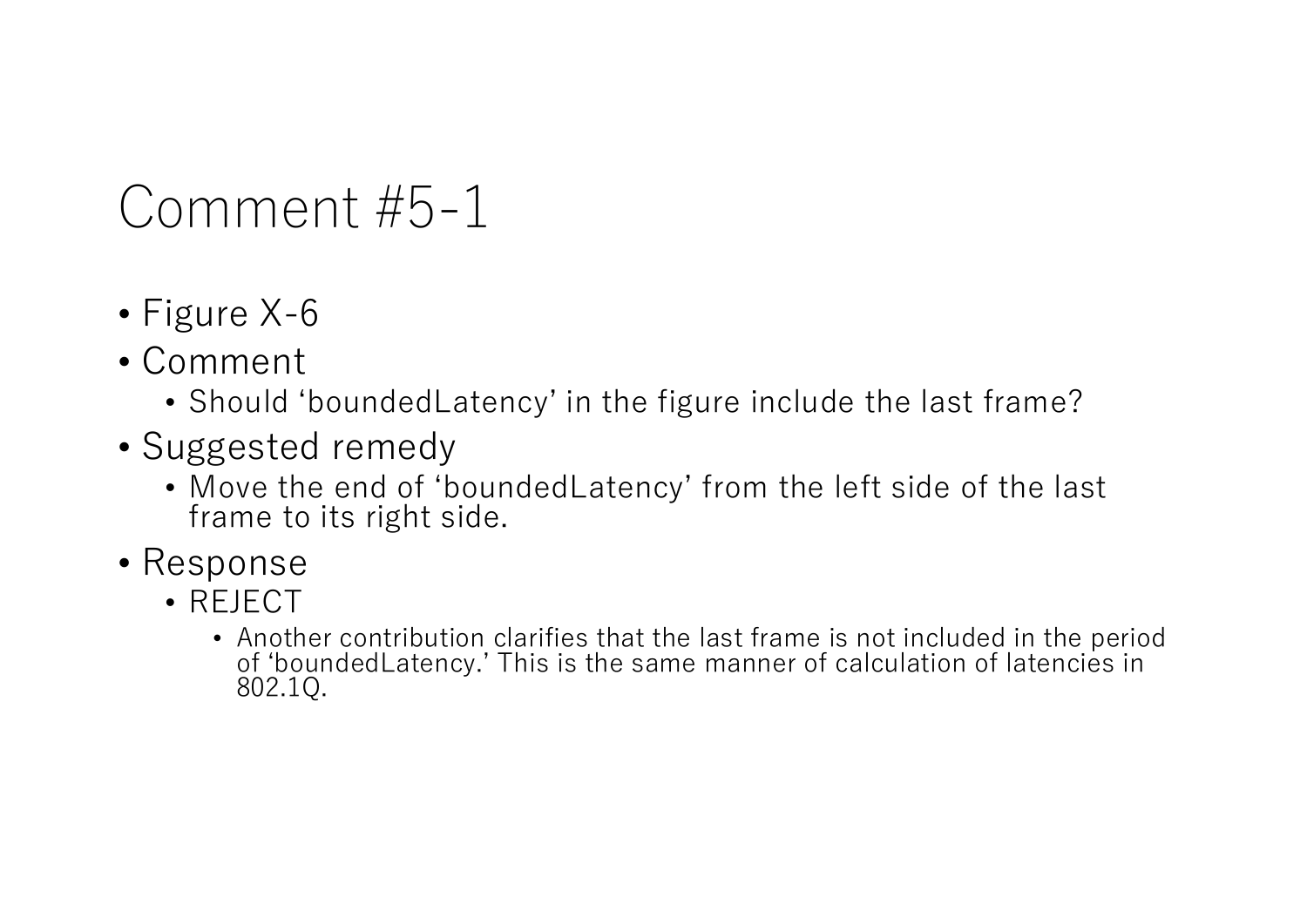## Comment #5-2

- Figure X-6
- Comment
	- The figure title is not complete.
- Suggested remedy
	- Fix it.
- Response
	- ACCEPT
		- The figure title may change.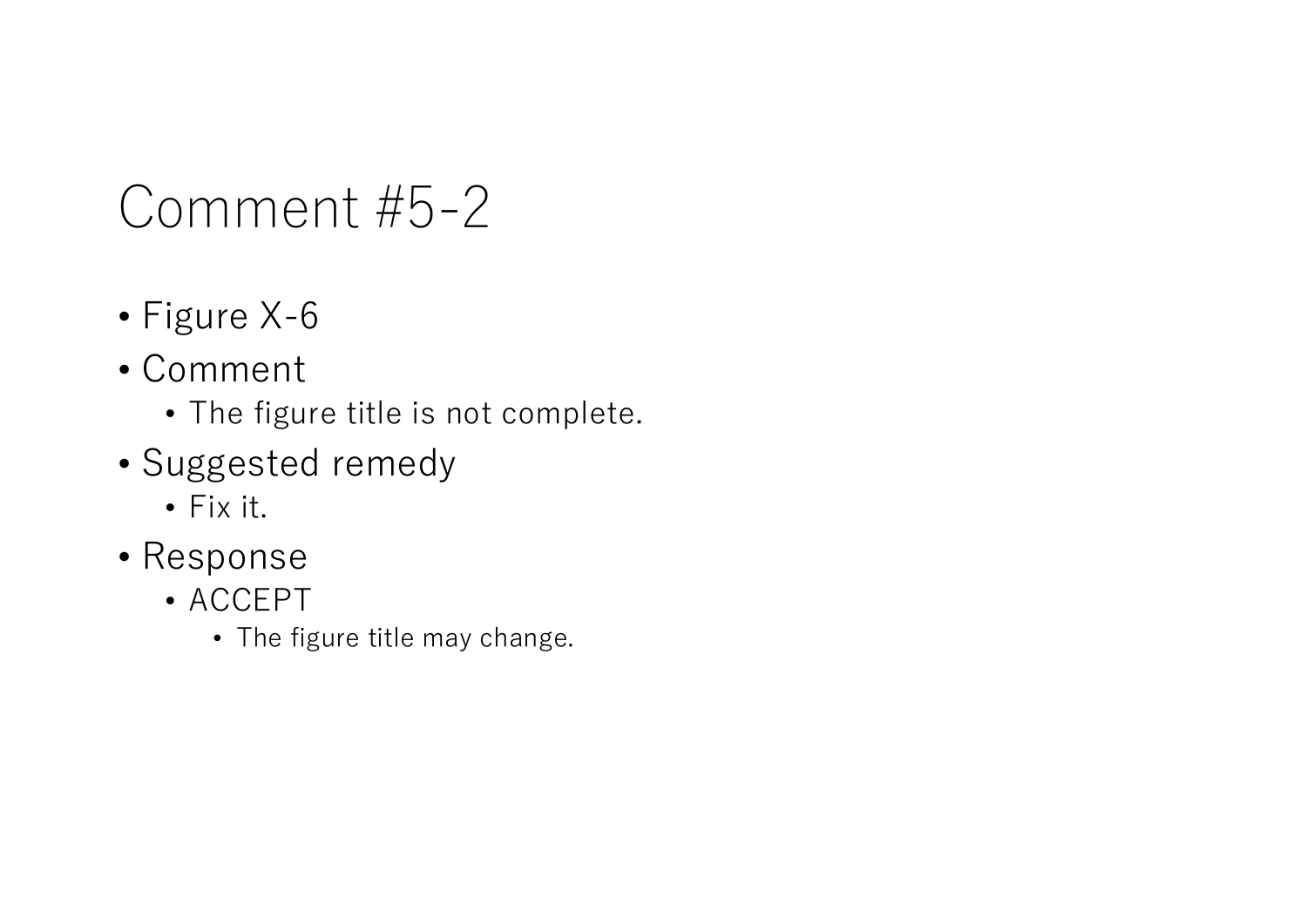- Sub-clause X.4.1, X.4.2
- Comment
	- All formulas' indices in the new draft are lost, but they are still cited in the text.
- Suggested remedy
	- Add formula index.
- Response
	- ACCEPT